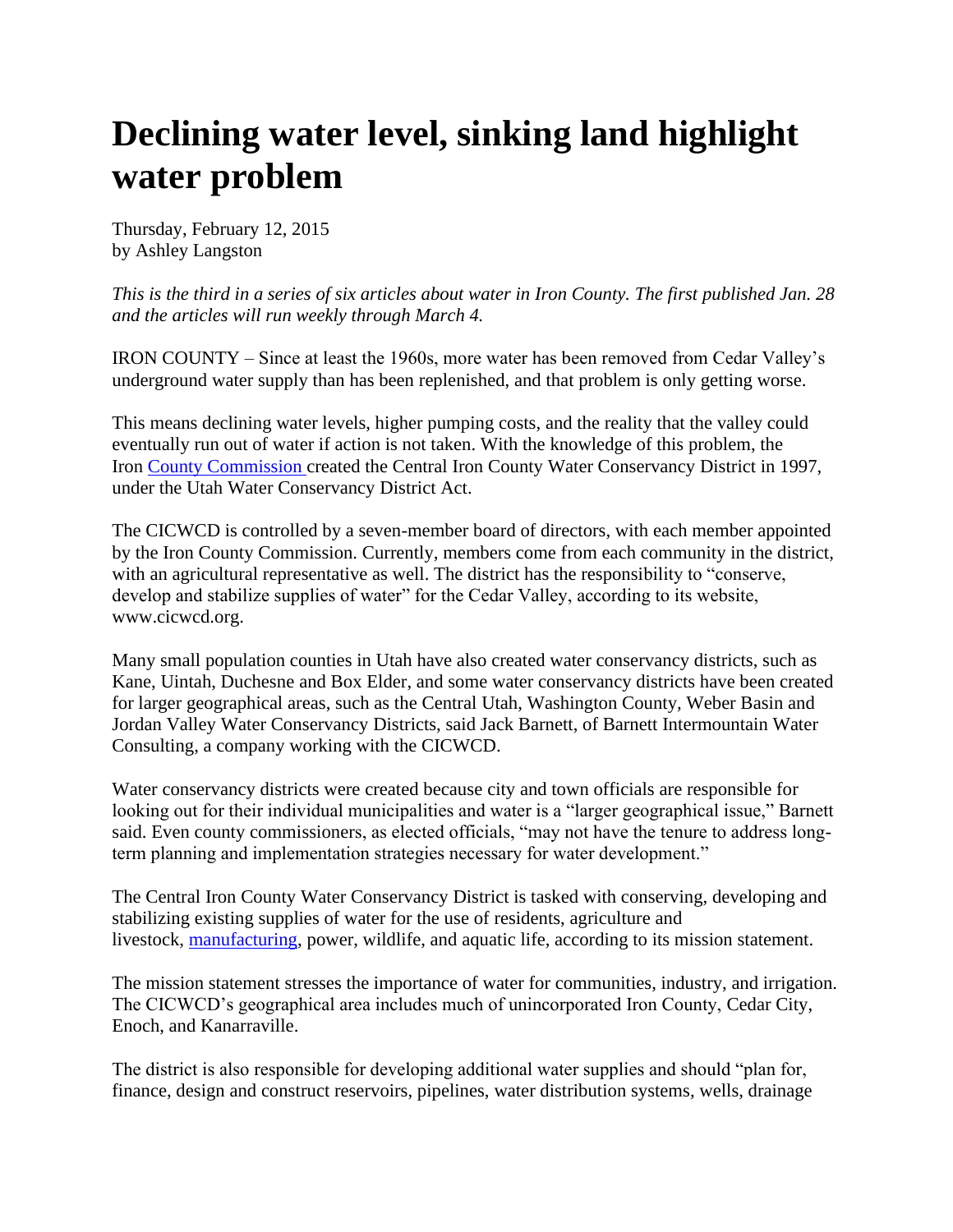improvements and other improvements necessary to utilize water supplies within the CICWCD boundaries."

After its formation, the district cooperated with Cedar City, Enoch, and state and federal agencies to initiate a new study, which was published in 2005 by the U.S. Geological Survey. The study confirmed concerns that the Cedar Valley was using too much water, Barnett said. The underground aquifer was being overdrawn, or more water was being pumped out than was being regenerated.

An average of 9,100 acre-feet of water is being removed each year in excess of what is replaced (an acre-foot of water is about 325,851 gallons). Additionally, groundwater levels have dropped in some areas of the valley by as much as 114 feet since 1939, Barnett said.

In 2010, the Utah Geological Survey released a study reporting that fissures, or cracks in the earth, were forming and growing in the Enoch and Quichapa Lake areas because water users were overdrawing the aquifer and the land was subsiding, or sinking. An amended version of the study was released in 2014 as Special Study 150, which can be found at www.geology.utah.gov.

The original study was contested by Cedar City Surveyor Curt Neilson and other licensed surveyors who said the UGS had violated state law by surveying without a license, and that the subsidence data it had provided was inaccurate. In 2011, when the CICWCD board rejected the study, Neilson said he believed subsidence was not a wide-spread problem in the valley, but actually was a localized problem near fissures in the Quichapa and north Enoch areas.

The 2014 study reported a less significant amount of subsidence, but expressed concern with possible growth of the fissures. Monroe said some board members and area residents feel geographic features or other factors may be contributing to the fissures.

Tyler **Knudsen**, UGS project geologist, said the Enoch fissure is located along a fault, and although there are reports of the fissure dating back 50 years or more, aerial photographs show that it appears to be growing, extending south in the last 20 to 30 years.

"It's obvious that it's currently moving," he said.

Knudsen added that subsidence and fissures recorded by the UGS in the Cedar Valley follow the signs of aquifer overdrafting that have been seen in the Las Vegas area.

"Vegas is almost a perfect analog," Knudsen said. "You can kind of look at Las Vegas as kind of a canary in a coal mine kind of situation for us."

While not everyone in the Cedar Valley agrees on the amount of subsidence and cause of the fissures, it is widely accepted that the Cedar Valley aquifer discharge should not exceed the recharge, and action needs to be taken to bring it into balance and ensure a water supply for future generations.